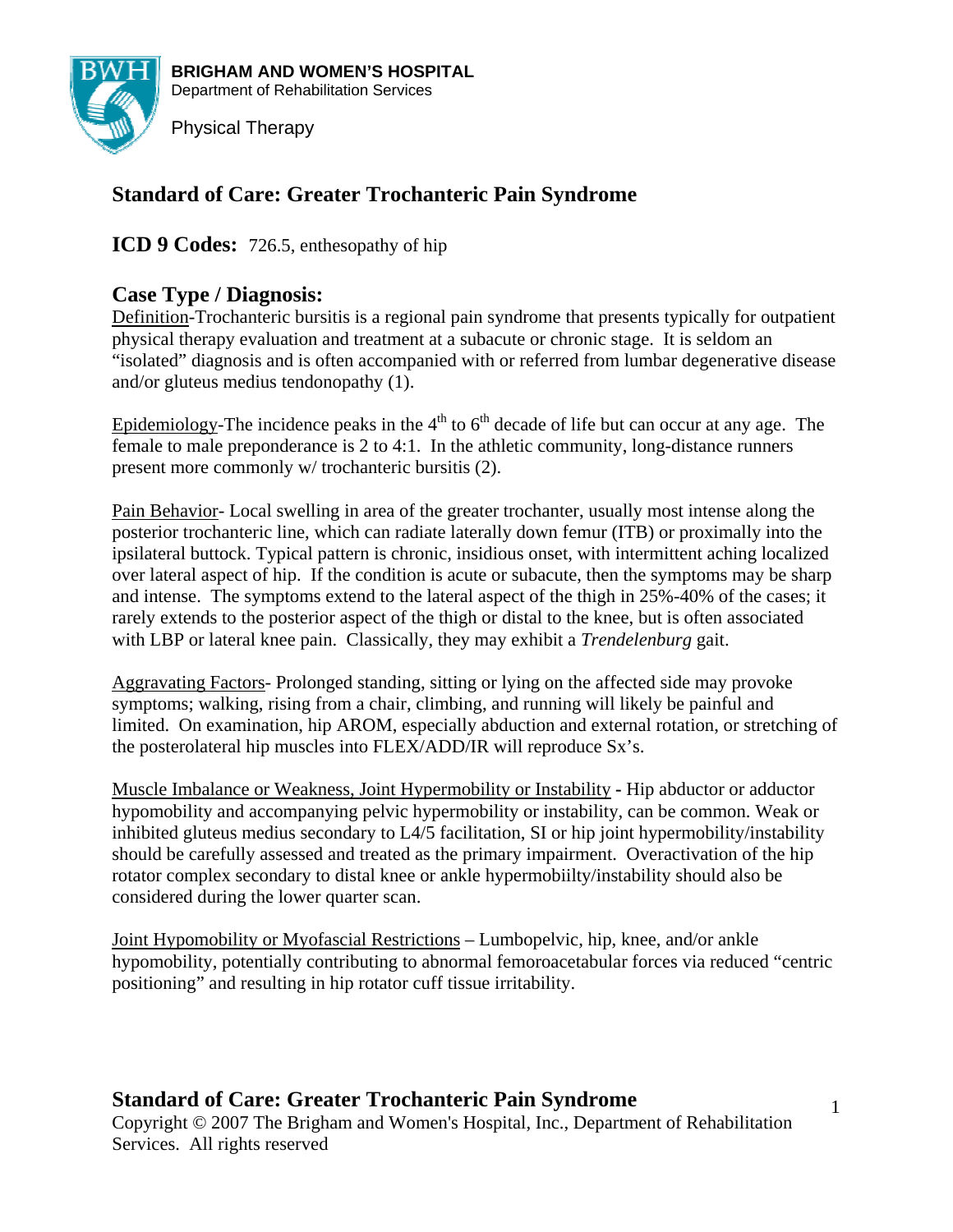# **Indications for Treatment:**

Manual therapy is often indicated for hip and lumbopelvic joint and soft tissue mobilization. In a randomized clinical trial of patients with hip OA, treatment w/ manual therapy and exercise were superior to treatment w/ exercise alone, with regards to increase in hip ROM and function (5). These findings were further supported by a case series study (6). Since lack of hip mobility has been implicated in the development of lateral hip pain, clinical reasoning suggests that patients with "greater trochanteric pain syndrome" would also benefit from this form of treatment.

# **Contraindications for Treatment:**

- Patient with active signs/ symptoms of infection -Fever, chills, prolonged and obvious redness or swelling at hip joint
- Visceral referred pain- Lower urinary tract infections and prostate Cx can refer to lateral upper thigh.

# **Precautions for Treatment:**

- OA presence of calcium deposits on radiograph must be taken into account when establishing goals and treatment plan.
- RA patient may be at higher risk of infection; cysts formation may be present on radiograph; the cyst may communicate with bursa; erosions of bone and quality of synovial lining of joint must be taken into account when establishing goals and treatment plan.
- DM risk of infection
- Autoimmune disease(s)- risk of infection
- Tuberculosis rare cases of musculoskeletal TB/MRI + for multicystic lesions
- Osteoporosis
- Spinal pathology or dysfunction

# **Evaluation:**

# **Medical History**:

- Previous repetitive strain/overuse involving lower extremities
- Trauma (LE)
- Calcifications found in hip region tendons or bursae
- Arthritis of ipsilateral/contralateral hip, knee, ankle, or lumbar spine
- Lumbar spondylosis
- Leg length discrepancy
- Autoimmune disease
- Respiratory, cardiovascular, renal disorders and/or depression may affect the patient's overall tolerance and ability to perform and participate in the rehabilitation of this condition.

# **Standard of Care: Greater Trochanteric Pain Syndrome**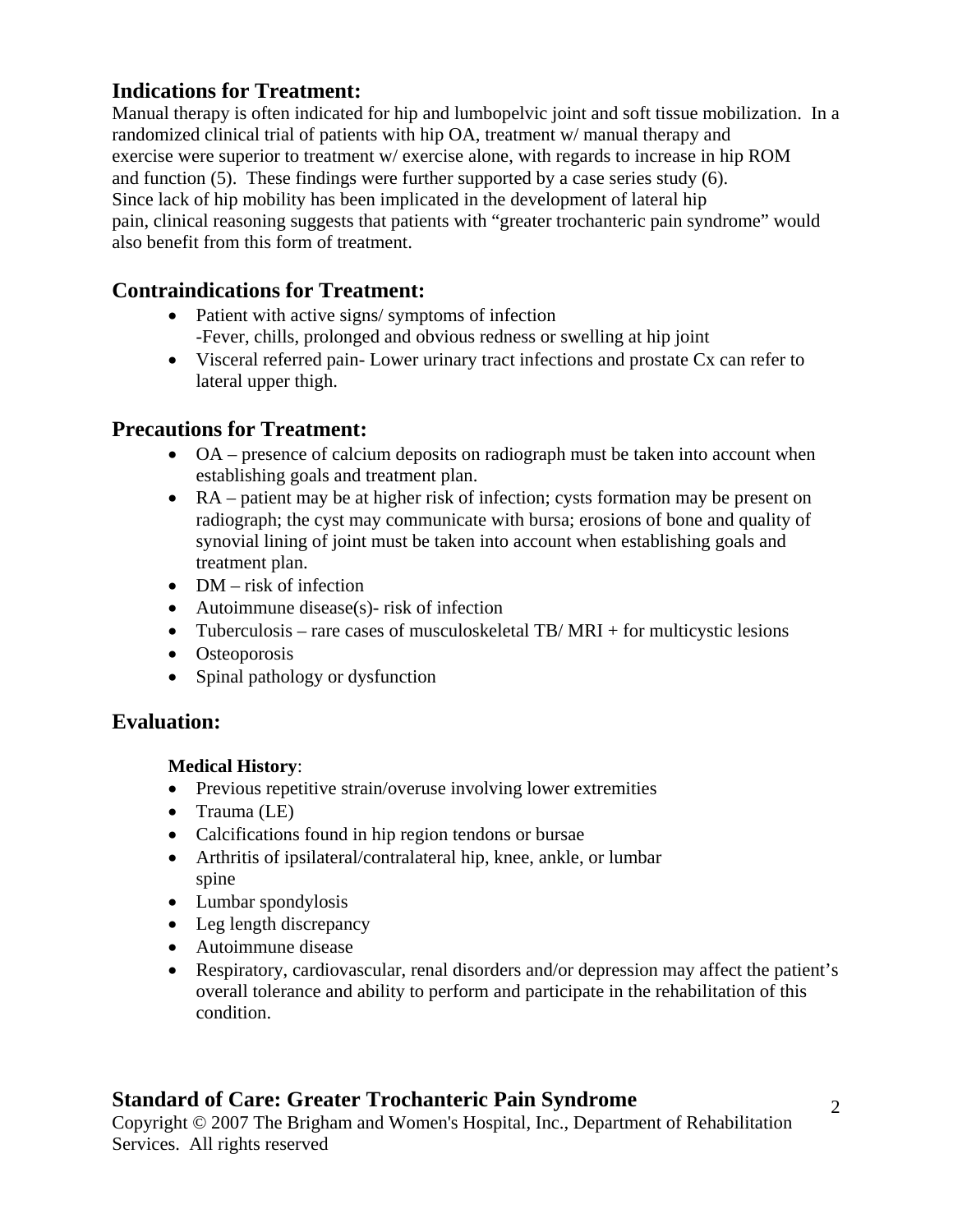# **Medical History Cont'd:**

- Diagnostic Tests
	- -Review results of any recent back, pelvis or lower extremity radiographs, MRI, blood work or urine analysis.
	- -Bone scintigraphy or MRI have been used increasingly for diagnosis (1)
	- -X rays can be valuable in helping to r/o femoral avulsion or stress fracture.

# **History of Present Illness**:

- Is there a history of trauma to the joint? Have you started a new activity or performed any activity more than usual?
- What positions/activities aggravate the pain?

For example, how does it feel when you are:

- -Going up/down stairs?
- -Transferring from sit to stand or getting in/out of car?
- -Crossing the affected leg over the other?
- -Lying on the involved side?
- How long can you tolerate: sitting, standing, and walking?
- Pain Qualifiers: Is there a time of day when the pain is worse? Is the pain localized or does it radiate? Is the pain getting better, worse, or staying the same?
- Easing Factors: Have you taken any NSAIDS? Have you received an injection? If so, for how long or when and what were the results?
- Have you used/are you using assistive device?

# **Social History**:

- Nature of work especially noting if patient is at risk due to faulty biomechanics or postural strain (prolonged standing or sitting)
- Recreational activities-frequency/ duration/ type (especially if impact sport)
- Lifestyle- active or sedentary
- Support systems motivation, ability to follow-up with recommendations

# **Medications:**

- NSAIDs; Cox2 inhibitors; analgesics for direct management of pain and inflammation, Cortisone or Lidocaine injections.
- Note especially if patient is on any corticosteroids, immunosuppressants or antidepressants.

# **Examination**

This section is intended to capture the most commonly used assessment tools for this case type/diagnosis. It is not intended to be either inclusive or exclusive of assessment tools.

# **Subjective:**

- Capture functional impairment using, for example, the Lower Extremity Functional Scale (LEFS), devised by Binkley et al. (7)
- Capture pain rating w/ visual analog scale (VAS), and pain location w/ a body diagram

# **Standard of Care: Greater Trochanteric Pain Syndrome**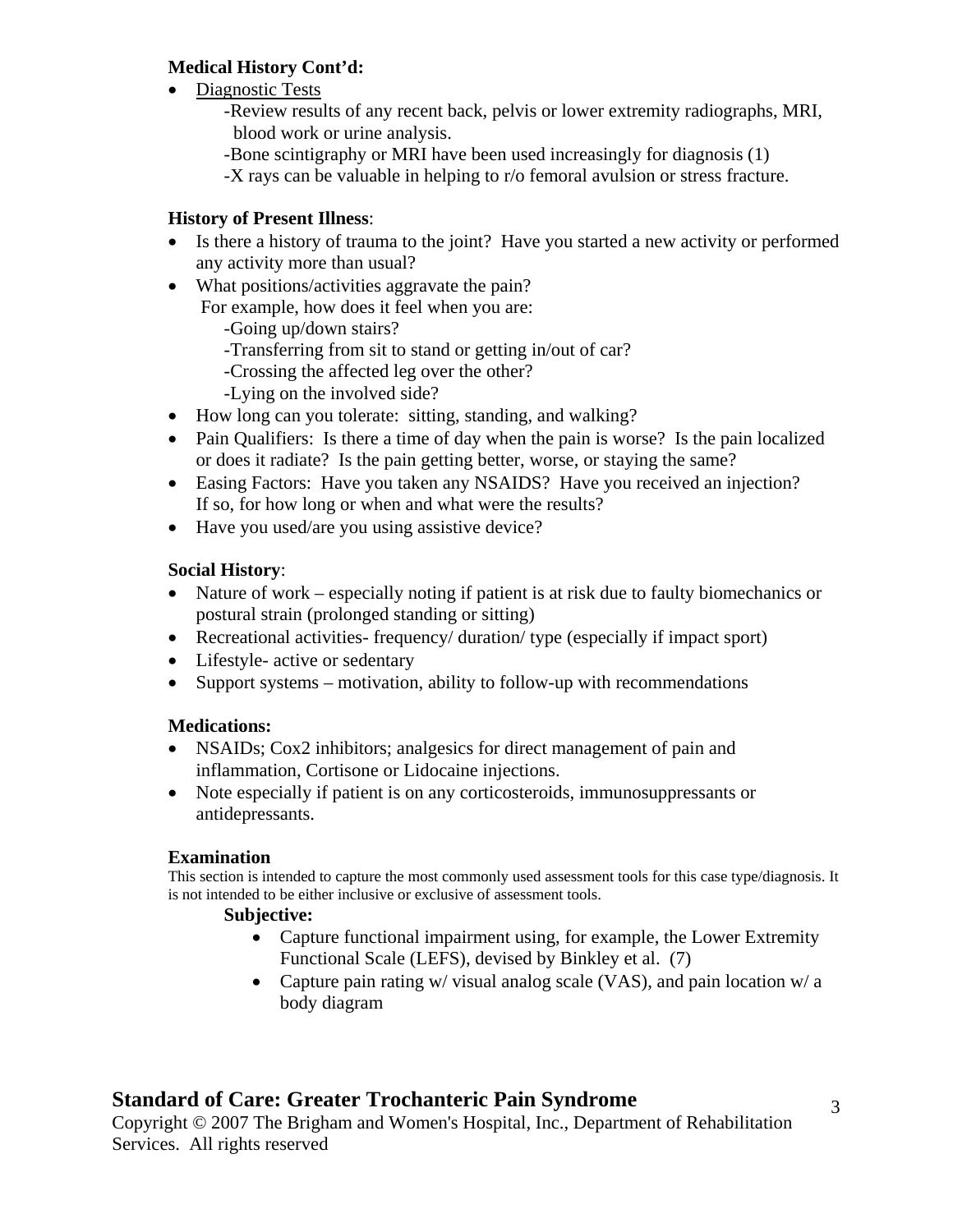#### **Posture and Gait:**

- Note excessive lordosis; weight bearing avoidance or intolerance on affected lower extremity; excessive external rotation of hip or lower extremity; note single limb stance R vs. L.
- Note if gait is antalgic, uneven stride; decreased stance on affected limb; cadence; ask patient to increase speed to brisk walk and note further impairments; note balance and safety with locomotion; assess stair climbing ability. Note if any type of device(s) - cane, shoe lift

#### **Lower Quarter Scan and Biomechanical Exam:**

#### Functional Balance and Strength

Assess for ability to perform a squat, step, and assume a tandem or one-leg balance stance. Add varying proprioceptive challenges as appropriate.

#### DTR's/Myotomes/Dermatomal/Dural Testing

Patient may report numbness or parasthesia-like symptoms in the upper thigh that do not follow any dermatomal segment; note if L4-5 dermatomal pattern is present; Assess Lower Limb Neurodynamic Tension Testing

#### General Mobility and Stability Testing

Especially comparing hip A/PROM; flexibility of back, hamstrings, gastrocnemius & soleus, plantar fascia; pelvic stability

#### Special Tests

Thomas, Ober, Scour Quadrants, Faber, resistive hip motions in varying planes, PNF diagonals, and tissue tension lengths, leg length discrepancy (true or adaptive) assessment. Please refer to the appropriate physical therapy orthopedic assessment texts (8).

Specific Hip, SI, and Lumbar Joint Mobility (PPAM/PPIVM) Testing End-feel/accessory gliding: Hip-long axis, lateral distraction, inferior gliding, Ilosacral-Anterior and Posterior rotation, Lumbar-Flexion and Extension

#### Specific Muscle Testing

*Hip abductors* which are often weak in greater trochanteric bursitis and core/local musculature (*TA, multifidus, pelvic floor, diaphragm*)

# Palpation

- Note amount of pressure applied and level of tissue irritability.
- Attempt to localize between the three bursas in the region:
	- -The gluteus maximus and medius
		- -The gluteus maximus and greater trochanter
		- -The gluteus medius and greater trochanter.
- Directly palpate over greater trochanter; explore if other associated trigger points or areas of hypersensitivity (Sciatic nerve, lower back, ITB)

# **Standard of Care: Greater Trochanteric Pain Syndrome**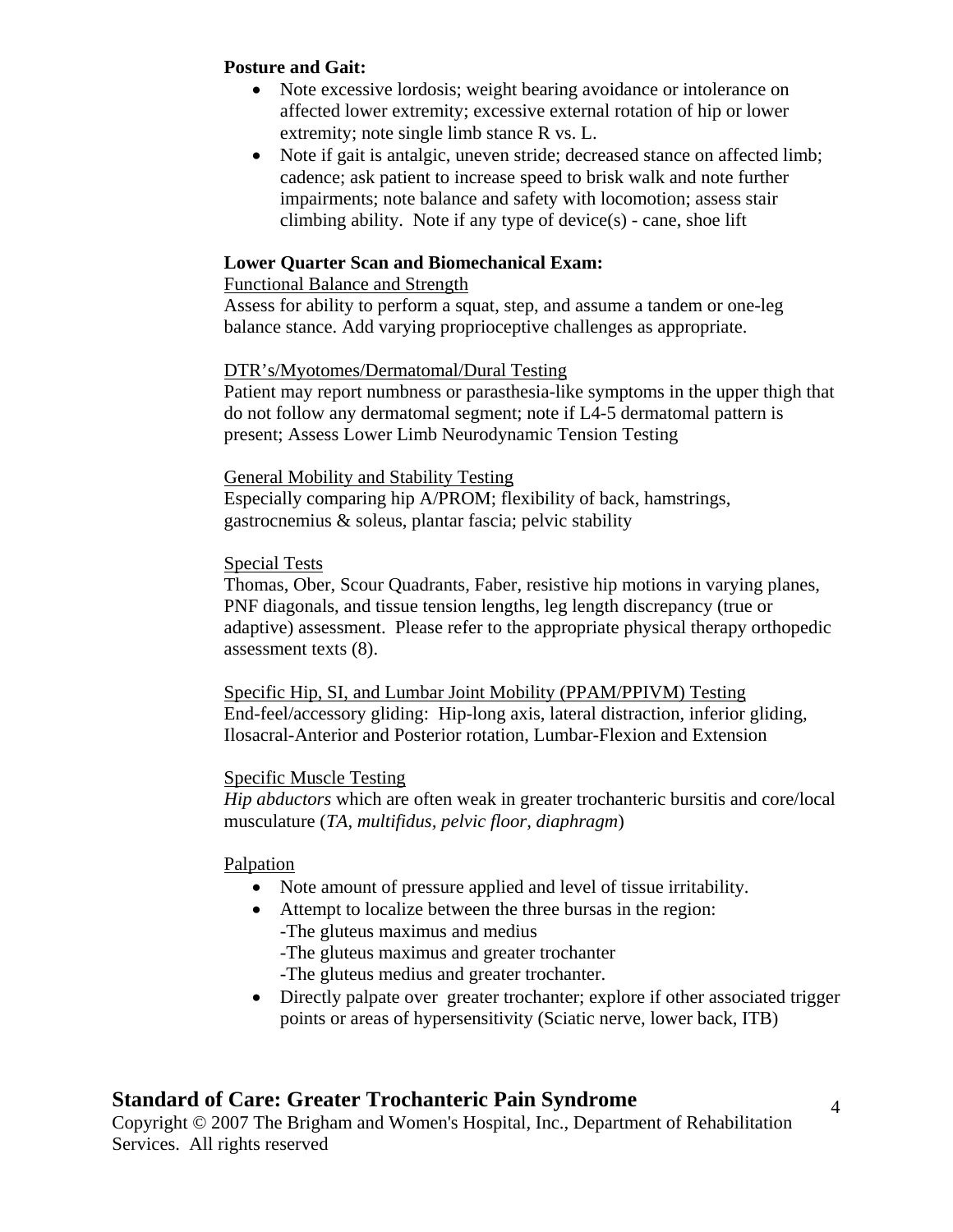# **Musculoskeletal Differential Diagnosis:**

*Age Specific Considerations*: Transient synovitis in the *very young*, Legg-Calves Perthes disease in prepubescents, slipped capital femoral epiphysis more commonly observed in obese adolescent males, femoral neck stress fractures, apophyseal and epiphyseal injuries in younger adult endurance athletes (3). Although hip degenerative joint disease pain in the *older adult* population is more classically defined as the groin region, this diagnosis can alter hip mechanics and could contribute to lateral hip irritation. In a 1999 MR imaging study by Chung et. al., gluteus medius tendon tears and avulsive injuries were found to be underdiagnosed or misdiagnosed (4).

*Spondylogenic and Neurogenic Influence*: Lumbar n. roots/discs/facet joints, L5 supplies motor branch to the hip abductors and the superior gluteal nerve arises from the lumbosacral plexus. Sacroiliac joint or (S1-3) n. roots, lower limb neurodynamic tension signs, and peripheral nerve entrapments (Iliohypogastric, subcostal, and lateral femoral cutaneous) can all refer pain to the lateral hip as well. In the Walker study, "the major predictor of relapse of …lateral hip pain patients who received an injection of local anesthetic and glucocorticoids…was the presence of moderate to severe lumbar degenerative disease seen on scintigraphic imaging" (1).

*Myofascial Syndromes*: Gluteus medius, gluteus minimus, tensor fascia lata, piriformis, and/or quadratus lumborum tendonitis, tendonosis, or tears. Bilateral trochanteric region are a common "Trigger Point" in patients w/ immunologic disorders and myofascial pain syndrome.

*Summary*: Clinical reasoning and research suggests that perhaps a large percentage of these "lateral hip pain" patients are exhibiting exhaustive adaptive potential, of the hip abductors or rotator cuff muscles secondary to either a compromised motor supply or chronic overactivation, predisposing the gluteus medius to tendonitis, tendonosis, or tearing. Consequently this would alter gait dynamics, and would increase frictional forces on the trochanteric bursa as well**.** 

# **Assessment:**

**Problem List** (Identify Impairment(s) and/ or dysfunction(s)):

- Limited function (see subjective portion of examination)
- Knowledge deficit condition; self-management; home program; prevention
- Decreased ROM
- Decreased muscle strength or impaired muscle performance
- Posture dysfunction
- Pain

# **Standard of Care: Greater Trochanteric Pain Syndrome**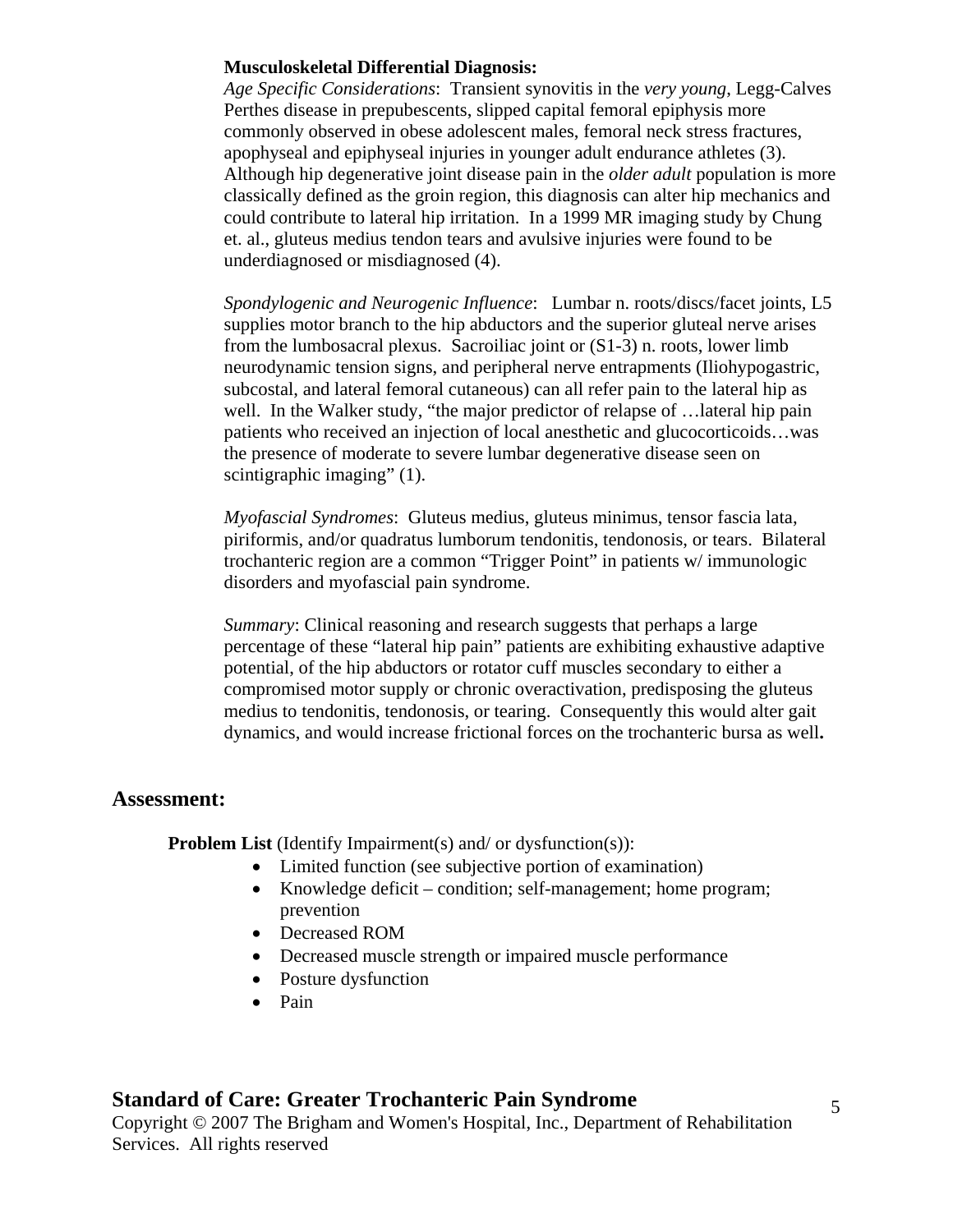#### **Prognosis**:

- Good to excellent with compliance to prescribed medical and rehabilitation management
- Dependent upon the quality of underlying connective tissue.
- Individuals with associated comorbidities will require more careful goal setting and treatment planning which take into account the specific factors that may be influencing the complete recovery of function

#### **Goals**:

Short Term

- Independent self-management of pain, posture, joint protection, and home exercise program
- Increase ROM
- Increase strength
- Decrease pain

# Long Term

- Maximize function and return to previously active lifestyle
- Improve gait efficiency and quality

# **Treatment Planning / Interventions**

| <b>Established Pathway</b>  | Yes, see attached. | X No |
|-----------------------------|--------------------|------|
| <b>Established Protocol</b> | Yes, see attached. | X No |

# **Interventions most commonly used for this case type/diagnosis:**

This section is intended to capture the most commonly used interventions for this case type/diagnosis. It is not intended to be either inclusive or exclusive of appropriate interventions.

- Therapeutic exercises for hip, pelvis, and LE's, including: -Instruction in home exercise program -Low impact conditioning exercise -Recreational exercise -Aquatic therapy
- Manual therapy for the treatment of any identified hip, lumbopelvic, knee, ankle, and/or foot joint and soft tissue restrictions that have a mechanical potential of negatively influencing the lateral hip.
- Gait training for efficient and effective pattern -Consider DME as appropriate -Orthotic consultation / heel lift

# **Standard of Care: Greater Trochanteric Pain Syndrome**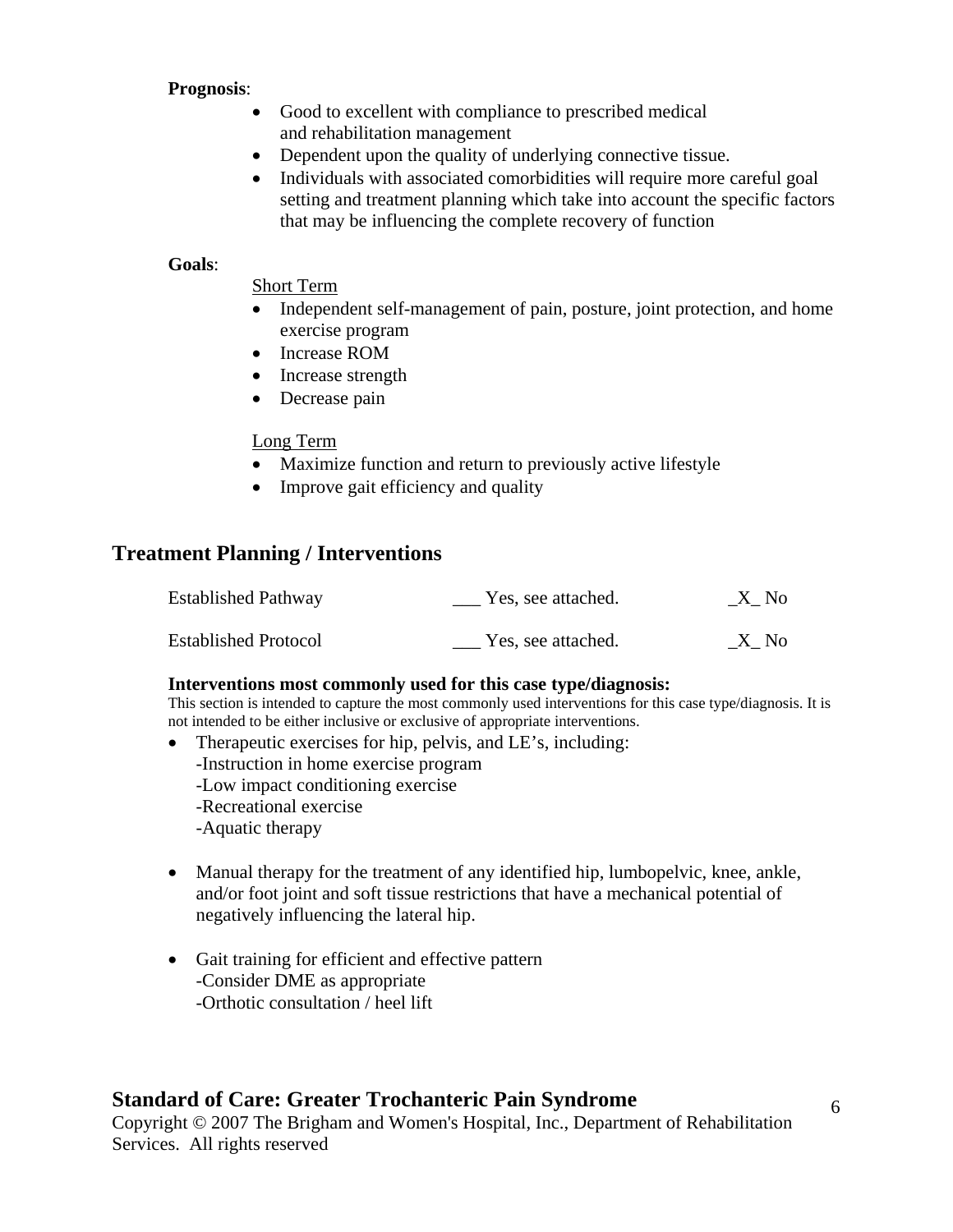#### **Interventions Cont'd:**

• Adjunctive Modalities

-Moist heat/Ice for pain & symptom management -Efficacy for TENS / iontophoresis / phonophoresis / and US have not been strongly established in the current literature, but selected application may be indicated for this patient population.

# **Frequency & Duration**:

- Largely dependent on severity, irritability, and stage of healing process
- $\sim$  1-2x/wk for 4-6 weeks as a general guideline
- Expected range of number of visits per episode of care: 6-15.
- After 2 re-evaluations, actively follow-up with recommendations or referrals

# **Patient / Family Education:**

- Joint protection techniques
- Proper use of assistive device
- Posture and Positioning
- Home exercise program
- Pain self-management

#### **Recommendations and referrals to other providers:**

- Orthopedist
- Orthotist
- Pain Management Clinic
- Physiatrist
- PCP
- Rheumatologist

# **Re-evaluation**

- Significant change in the signs and symptoms, fall or acute trauma
- Failure to progress as per established short-term goals
- Complication or worsening of associated conditions including co-morbidities, living environment, and motor abilities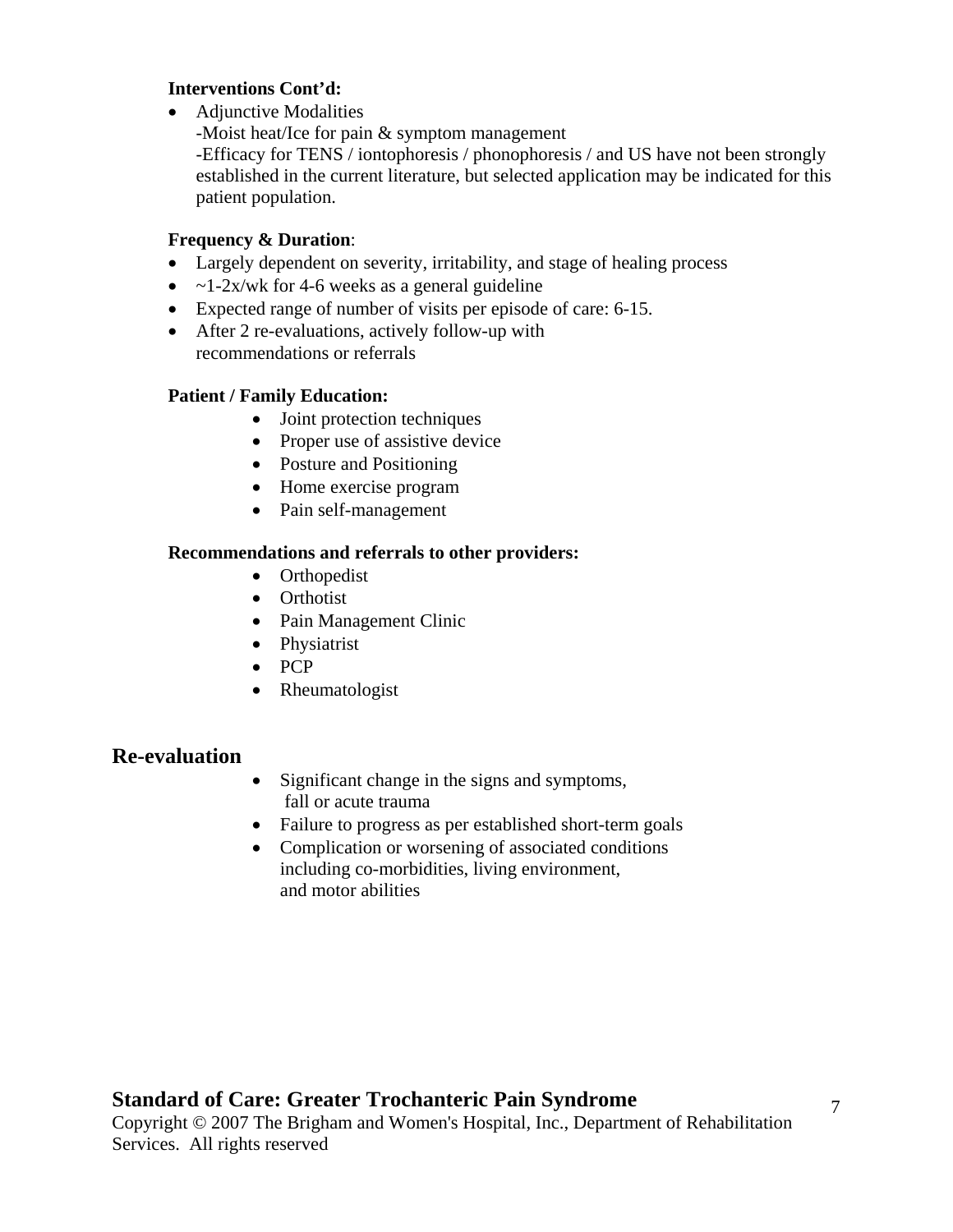# **Commonly expected outcomes at discharge**:

- Non-antalgic gait
- Strong and painless hip abduction on muscle testing or repeated functional squatting, stair climbing, and (age appropriate) one-leg stance proprioceptive and muscular endurance testing
- Full and pain free hip active and passive ROM
- Resolved palpable edema or tenderness to lateral hip palpation

# **Patient's discharge instructions:**

- Continue with maintenance home program until symptom free for  $\sim$  2 to 3 months, and gradual return to previous level of activity and sport per physical therapy general guidance instructions.
- Periodically (~every few months) have patient "self-check" endurance of hip rotator cuff muscles with repeated resisted exercises and address with previously issued strengthening program.

Marie-Josee Paris 05/10/04

Nick Karayannis Janice McInnes 12/13/'07

**Authors: Reviewers:**  Amy Jennings Ken Shannon Janice McInnes Heather Renick-Miller

**Revised: Reviewers:**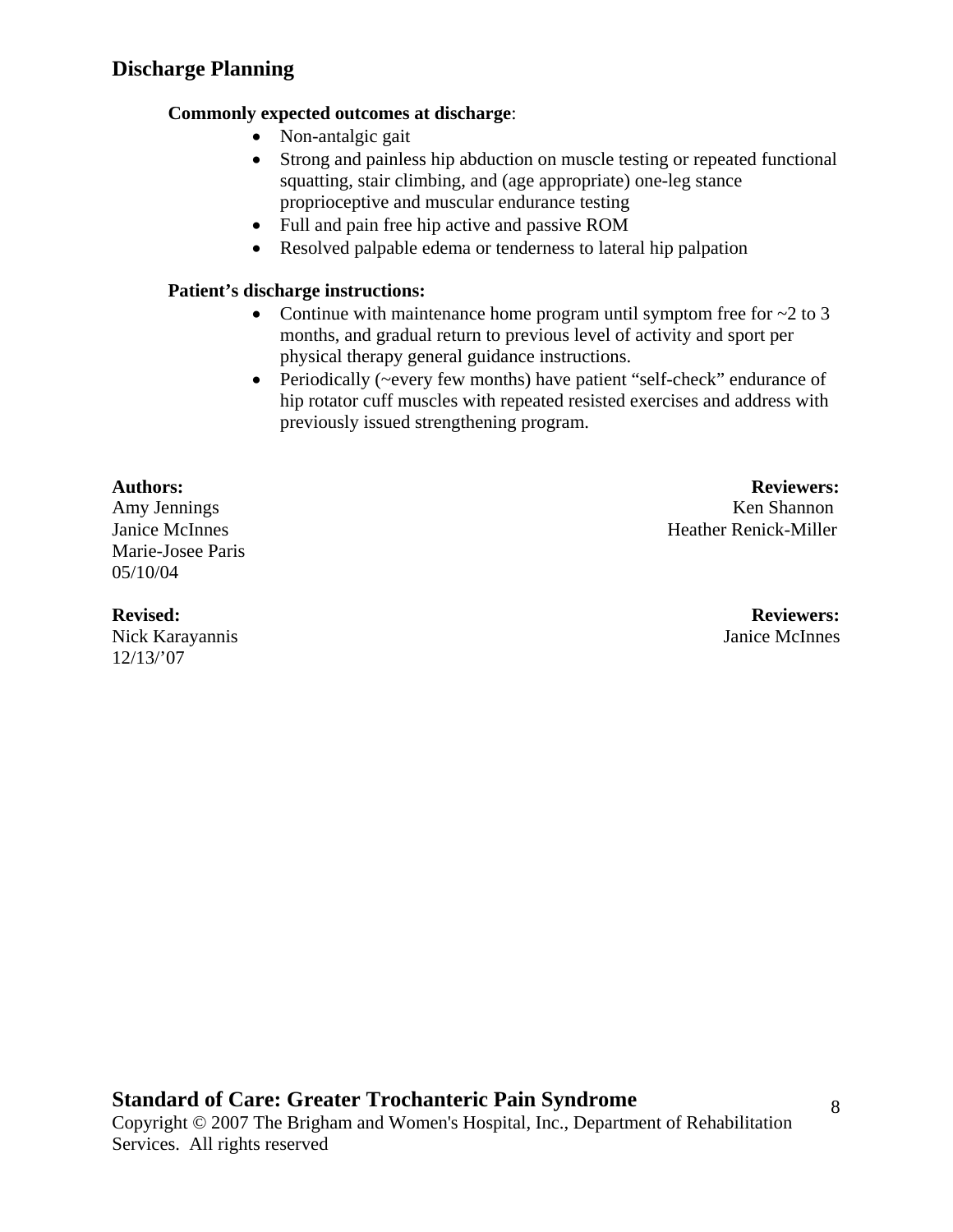# **REFERENCES**

- 1. Walker, Peter FRACS(Orth); Kannangara, Siri FRACP; Bruce, Warwick JM FAOrthoA; Michael, Dean FRCS (Tr & Orth); Van der Wall, H PhD. "Lateral Hip Pain: Does Imaging Predict Response to Localized Injection?" [Section II: Original Articles: Hip]. Lippincott Williams & Wilkins, Inc., 2007.
- 2. Fagerson, Timothy L. *The Hip Handbook*. Boston; Butterworth- Heinemann. 1998: pp. 66-67.
- 3. Adkins, SB and Figler, RA. "Hip pain in athletes". *American Family Physician*. 61(7):2109-18, 2000 Apr 1.
- 4. Chung CB, Robertson JE, Cho GJ, Vaughan LM, Copp SN, Resnick D. "Gluteus medius tendon tears and avulsive injuries in elderly women: imaging findings in six patients". *American Journal of Roentgenology*. 173(20:351-3, 1999 Aug.
- 5. Hoeksma HL, Dekker J, Ronday HK, Heering A, Van der Lubbe N, VelC, Breedveld FC, Van den Ende CH. "Comparison of manual therapy and exercise therapy in osteoarthritis of the hip: a randomized clinical trial". *Arthitis and Rheumatism.* 51(5):722-9, 2004 Oct 15.
- 6. Macdonald CW, Whitman JM, Cleland JA, Smith M, Hoeksma HL. "Clinical outcomes following manual physical therapy and exercise for hip osteoarthritis: a case series". *Journal of Orthopaedic and Sports Physical Therapy*. 2006 Aug; 36(8): 588-99.
- 7. Binkley, et. al. "The Lower Extremity Functional Scale (LEFS): Scale Development, Measurement Properties, and Clinical Application." Physical Therapy: Vol. 79, No.4, April 1999, pp 371-383.
- 8. Magee, David J. *Orthopedic Physical Assessment*. Philadelphia; W.B. Saunders Company, 1992.